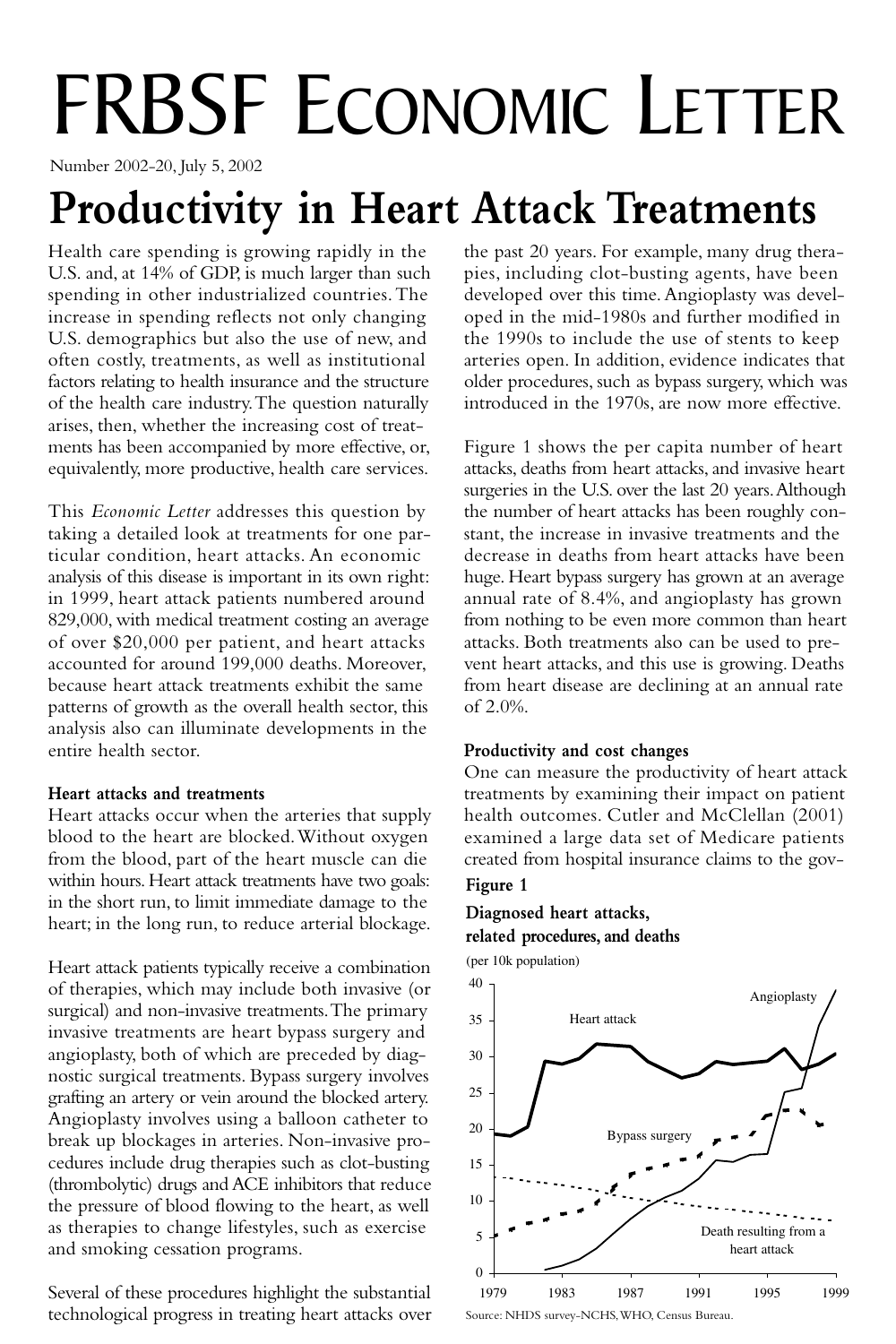ernment and found that, corresponding to the decline in deaths from heart disease, the average life expectancy for elderly heart attack patients has increased by just over one year between 1984 and 1998. Evidence also shows that the quality of life following heart attacks has improved.

The reasons for the increase in the productivity of heart attack treatments are varied and appear to come from new and improved treatments as well as from better use of existing treatments. Heidenreich and McClellan (2001) apportion 34% of the increase in life expectancy after a heart attack between 1975 and 1995 to the increased use of aspirin, a drug that was invented in the 19<sup>th</sup> century, and a further 17% of the increase to clot-busting drugs. They arrive at these numbers by combining the fact that randomized clinical trials have consistently found a benefit from these treatments with the fact that their usage became much more prevalent between 1975 and 1995. Using Medicare claims data and innovative methods designed to control for the fact that the data were not created from randomized clinical trials, McClellan and Newhouse (1997) find that surgical procedures reduce the probability of a patient's death within two years by an average of 27%.This suggests that the increased use of surgical procedures contributed to the increased productivity as well.

As medical spending in general has increased in the U.S., so has spending on heart attack treatments. From the claims data, Cutler and McClellan (2001) find that the average Medicare spending per heart attack patient increased by \$9,600, from \$12,100 in 1984 to \$21,700 in 1998, when expressed in constant 1993 dollars. It is not coincidental that both costs and surgical treatments, which are expensive relative to non-invasive treatments, have increased dramatically. By further examining billing data from an unidentified major teaching hospital, Cutler, McClellan, Newhouse, and Remler (1998) show that the real prices of surgical and non-invasive procedures have both remained roughly constant, on average.This implies that the increase in the costs of heart attack treatments is attributable to the increased use of surgical treatments.

Are the increases in the costs of heart attack treatments commensurate with the increased benefits? Answering this kind of question is difficult for many reasons, not least because it involves coming up with a way to place a dollar value on the additional year of life that the treatments provide. Though such measures of the value of life are uncertain and controversial, they generally imply that the value of one year of life is much higher

than \$9,600, which is the increase in the costs of heart attack treatments between 1984 and 1998 noted above.As a result, research that has studied this issue (see Cutler and McClellan 2001 and Jones 2001) finds that treatments for heart attacks are, on average, more economically supportable today than they were 20 years ago.

#### **Cross-country evidence**

Although there appear to have been significant benefits from the technological change in heart attack treatments, other practice patterns could have been even more effective and cheaper. One can better assess the optimality of treatment patterns by looking at the variation across countries. Figure 2 presents data from four different regions that are representative of cardiac care in the developed world: the U.S., Scotland, Finland, and Ontario, Canada; Panel A shows the percent of patients receiving bypass surgery with one year of a heart attack, Panel B shows the percent of patients receiving angioplasty within one year of a heart attack, and Panel C shows the percent of patients who die within one year of a heart attack.The data are from the Technological Change in Health Care (TECH) project, an international collaboration of investigators from 17 countries, and are based on large, nationally representative samples of patients.

Corresponding to the general trend of health expenditures, the U.S. has much higher rates of bypass and angioplasty than other countries: for instance, in 1997, the one-year bypass and angioplasty rates in the U.S. were 18.4% and 27.9%, respectively, while for Ontario, the rates were 10.4% and 10.0%. But the differences in mortality rates for heart attack patients are much smaller: in 1996, Ontario had a one-year mortality rate of 24.1%, which is very similar to the United States rate of 24.2%; Scotland and Finland had higher mortality rates, but the difference of roughly 5 percentage points between their rates and the U.S. rate was much smaller than the differences in the rates of surgical treatments. Note, however, that we measure only one outcome, patient death. It is possible that the surviving heart attack patients in the U.S. have a higher level of physical function, and hence a higher quality of life, as a result of more invasive surgery.

It might seem that the evidence from the U.S. is at odds with the cross-country evidence.Are new heart attack treatments valuable or not? The apparent contradiction can be resolved by noting that average effects can often be different from incremental effects. In particular, evidence suggests that surgical treatments are valuable on average. However, the *incremental* surgical treatments done in the United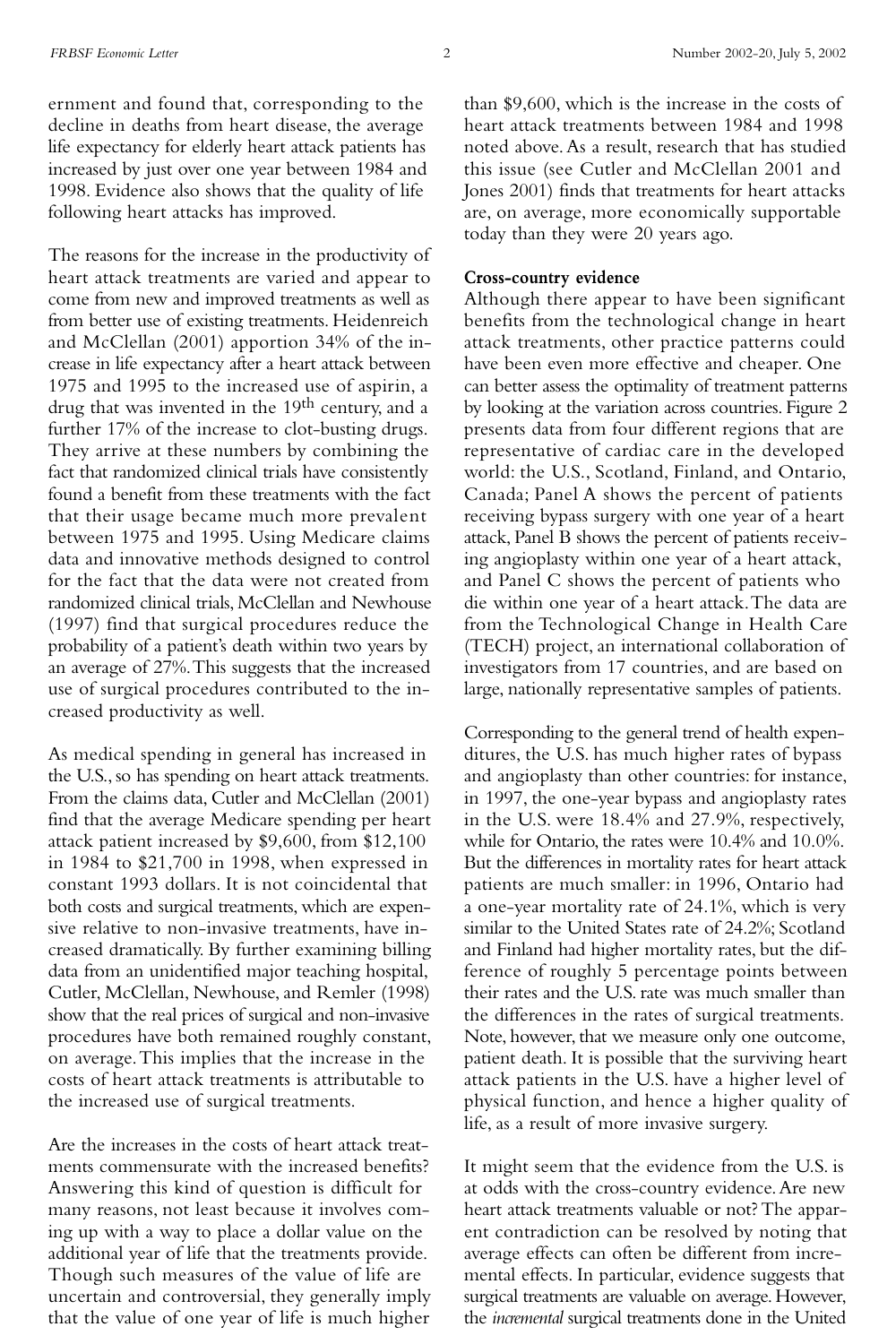#### **Figure 2**

**g y Results within one year of initial heart attack**













ource: TECH Project. Source:TECH Project.

States may not reduce death rates. In other words, angioplasty and bypass surgery reduce the death rates for some patients by a large amount, and yet for many patients they provided little or no benefit.

#### **Conclusions**

What economic reasons explain why the United States spends more on heart attack treatments? Chernew, Gowrisankaran, and Fendrick (2002) find that traditional private insurance may provide incentives for hospitals and physicians to open bypass units and hence provide invasive treatments, although managed health care appears to reduce such incentives.

Furthermore, even though the incremental use of invasive surgeries may not help patients, bypass and angioplasty surgery have transformed the prognosis for heart attack patients.The U.S. health care system is different from most other industrialized countries in that services are highly decentralized. Decentralization can lead to vast technological advances but also to unnecessary care.The challenge is to design systems that maximize the diffusion of technological advances while minimizing unnecessary care.

## **Gautam Gowrisankaran\* Economist**

#### **References**

- Chernew, M., G. Gowrisankaran, and A.M. Fendrick. 2002. "Payer Type and the Returns to Bypass Surgery: Evidence from Hospital Entry Behavior." *Journal of Health Economics* 21, pp. 451–474.
- Cutler,D.M.,and M.McClellan.2001."Is Technological Change in Medicine Worth It?" *Health Affairs* (September/October) pp. 11–29.
- Cutler, D.M, M. McClellan, J. Newhouse, and D. Remler. 1998. "Are Medical Prices Declining? Evidence from Heart Attack Treatments."*Quarterly Journal of Economics* (November) pp. 991–1024.
- Heidenreich, P., and M. McClellan. 2001."Trends in Treatment and Outcomes for Acute Myocardial Infarction: 1975–1995." *The American Journal of Medicine* 110, pp. 165–174.
- Jones, C. 2001."The Economic Return to Health Expenditures*.*" *FRBSF Economic Letter* 2001-36 (December 14).
- McClellan, M., and J. Newhouse. 1997."The Marginal Cost-Effectiveness of Medical Technology:A Panel Instrumental-Variables Approach." *Journal of Econometrics* 77, pp. 39–64.

\*The author thanks the TECH project for providing data.The views expressed herein do not reflect those of the TECH project.